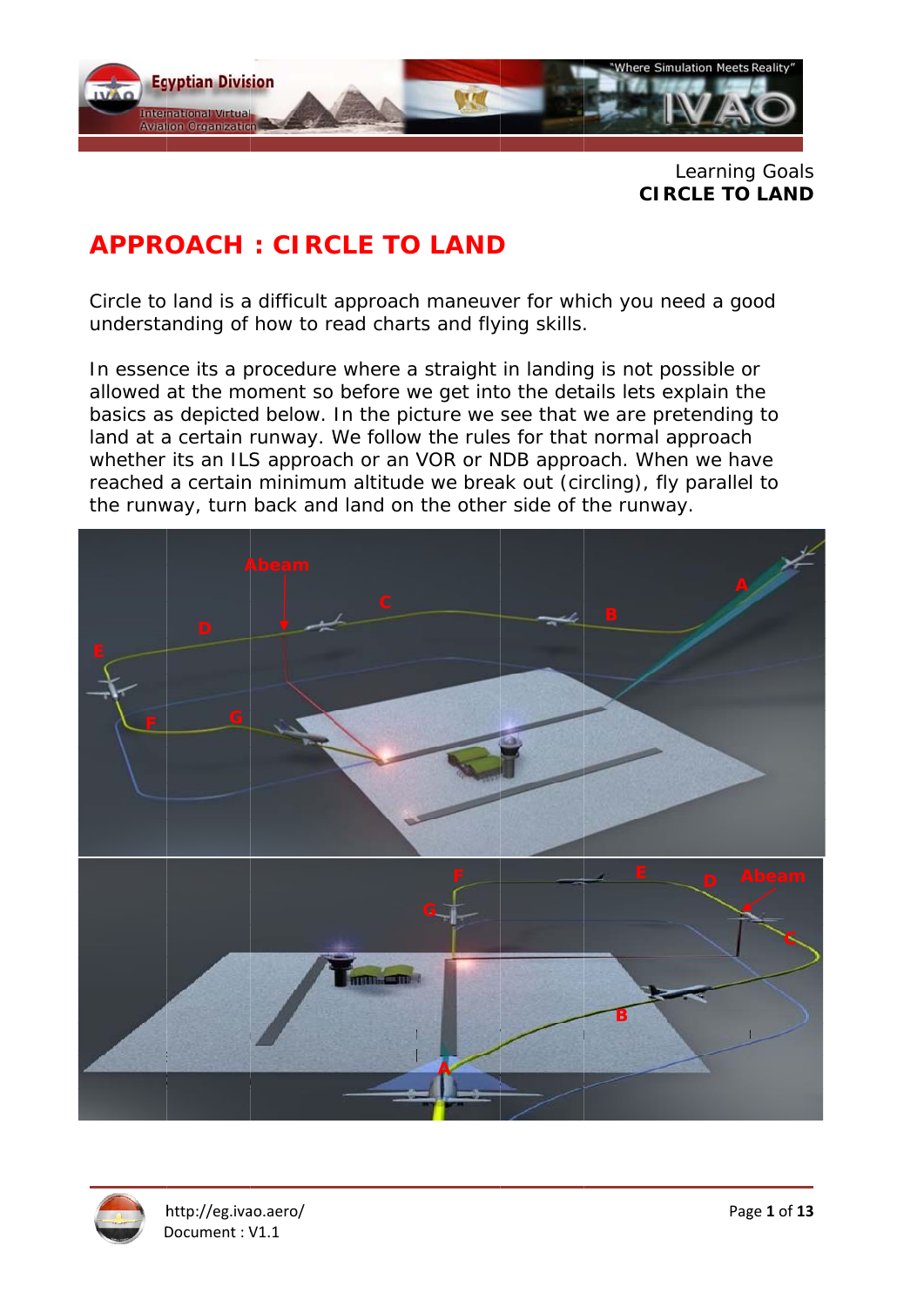$\mathsf{A}$ : We are on the approach. When reaching the MDA (Minimum descent altitude) we break out (circling) with a heading  $+45^{\circ}$ .

**B:** we fly the new heading for approx 30 sec.

 $\mathbf{C}$ : We turn back to the heading now parallel of the runway

**D:** When we pass the threshold (Abeam point) we continue for approx 20-40 seconds before we will turn to base. Be careful not to wonder off too far because there are rules for the maximum distance to the threshold (more about that later)

**E:** We turn base constantly keeping an eye on the runway.

 $F:$  We turn final

G: once stabilized on our turn to final we start our descent and land (if clearance received of course)

This is just one of the many circling procedures but its the most common.

Now you understand the basics behind it .... lets quickly look into the exact details and learn to fly it like a professional.

We use a VOR DME approach at Rotterdam airport (EHRD) to runway 06, and we use a procedural Circle To Land for runway 24 where we eventually land.

Because we are going to land on runway 24, you should use the Circle To Land procedure for that runway and not the Circle To Land for runway 06. The Circle To Land procedures are at the bottom right side of each Jeppesen Charts.

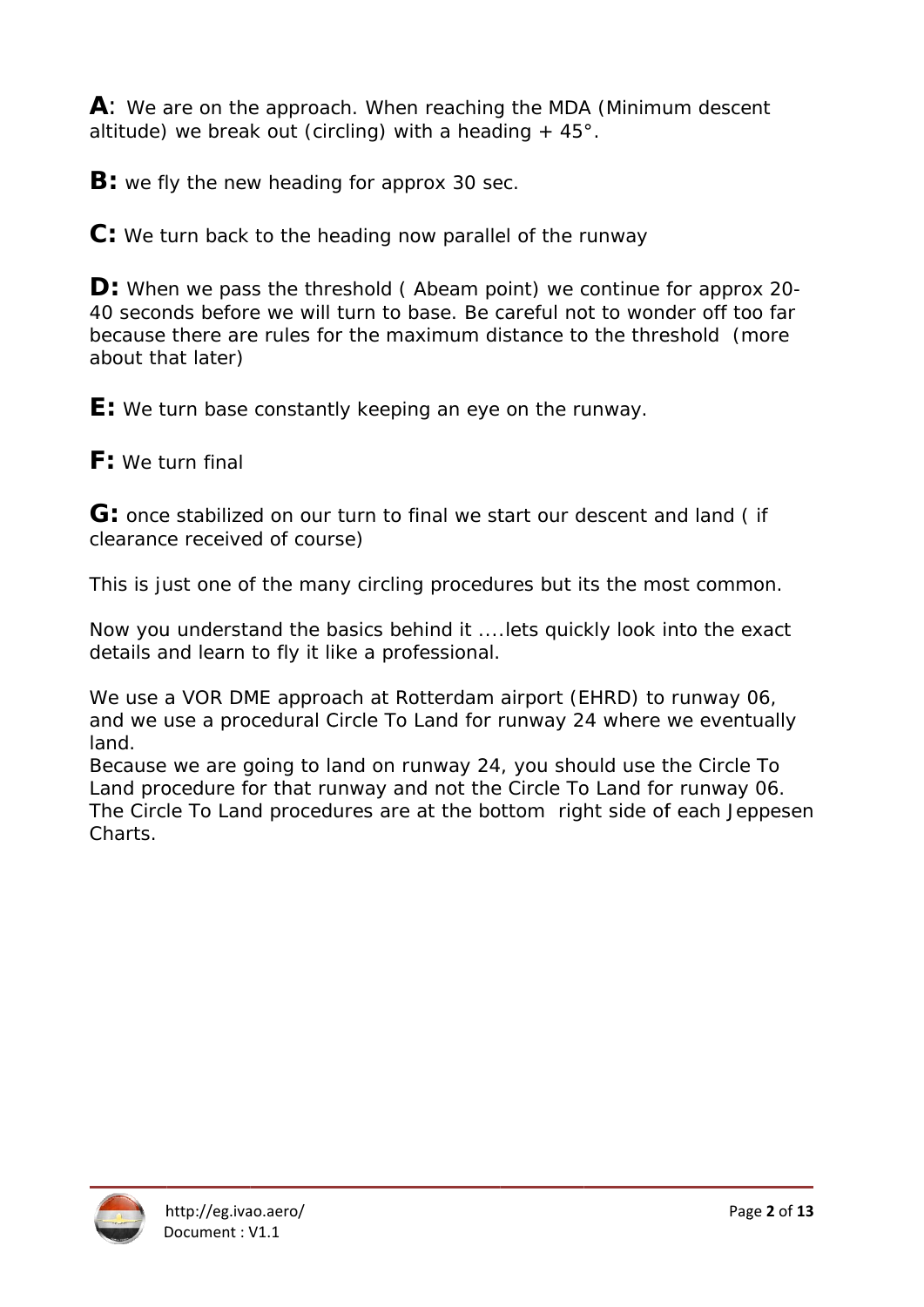

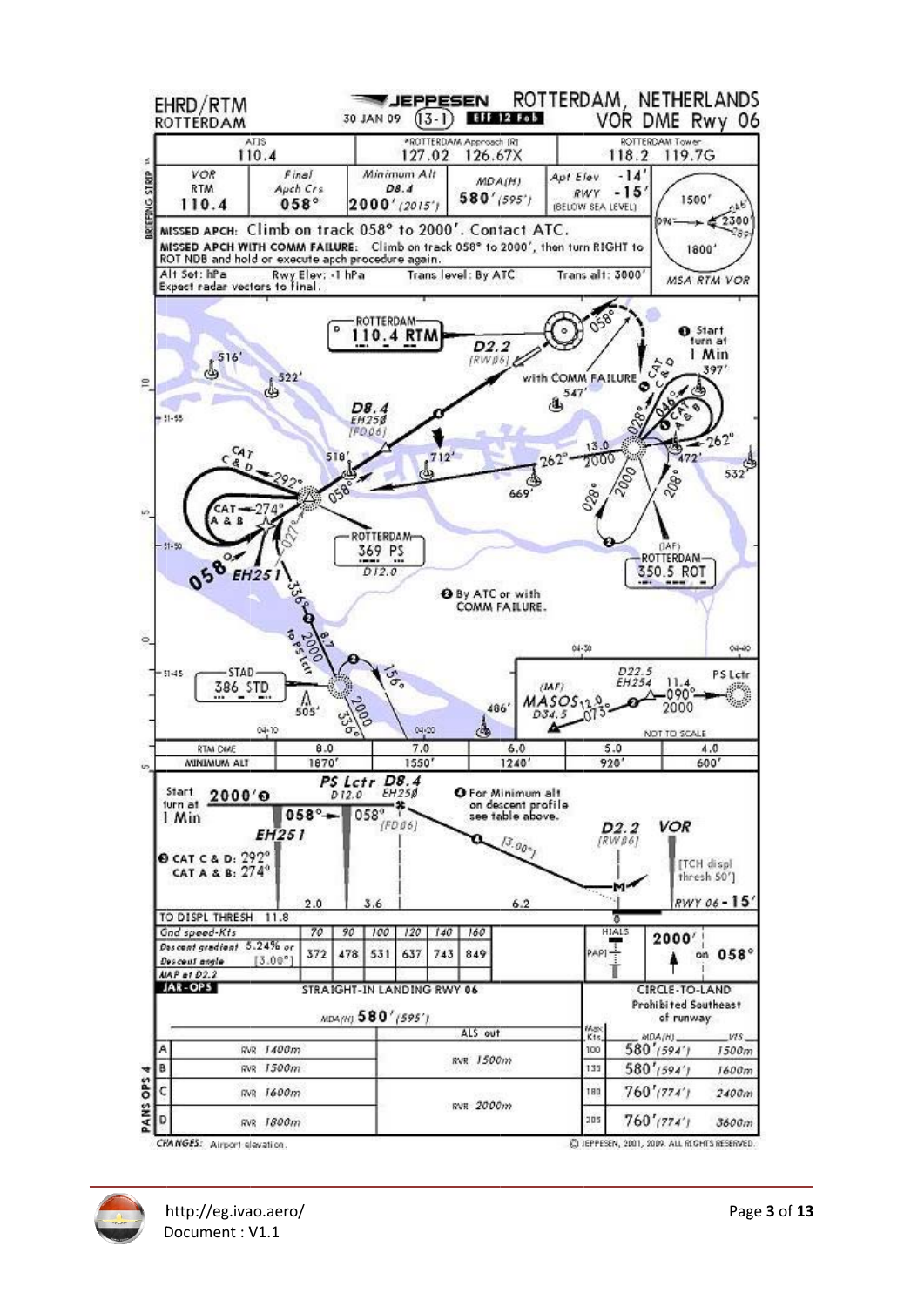

CHANGES: Apt elevation. Note. Descent and el

C JEPPESEN, 2001, 2009, ALL RIGHTS RESERVED

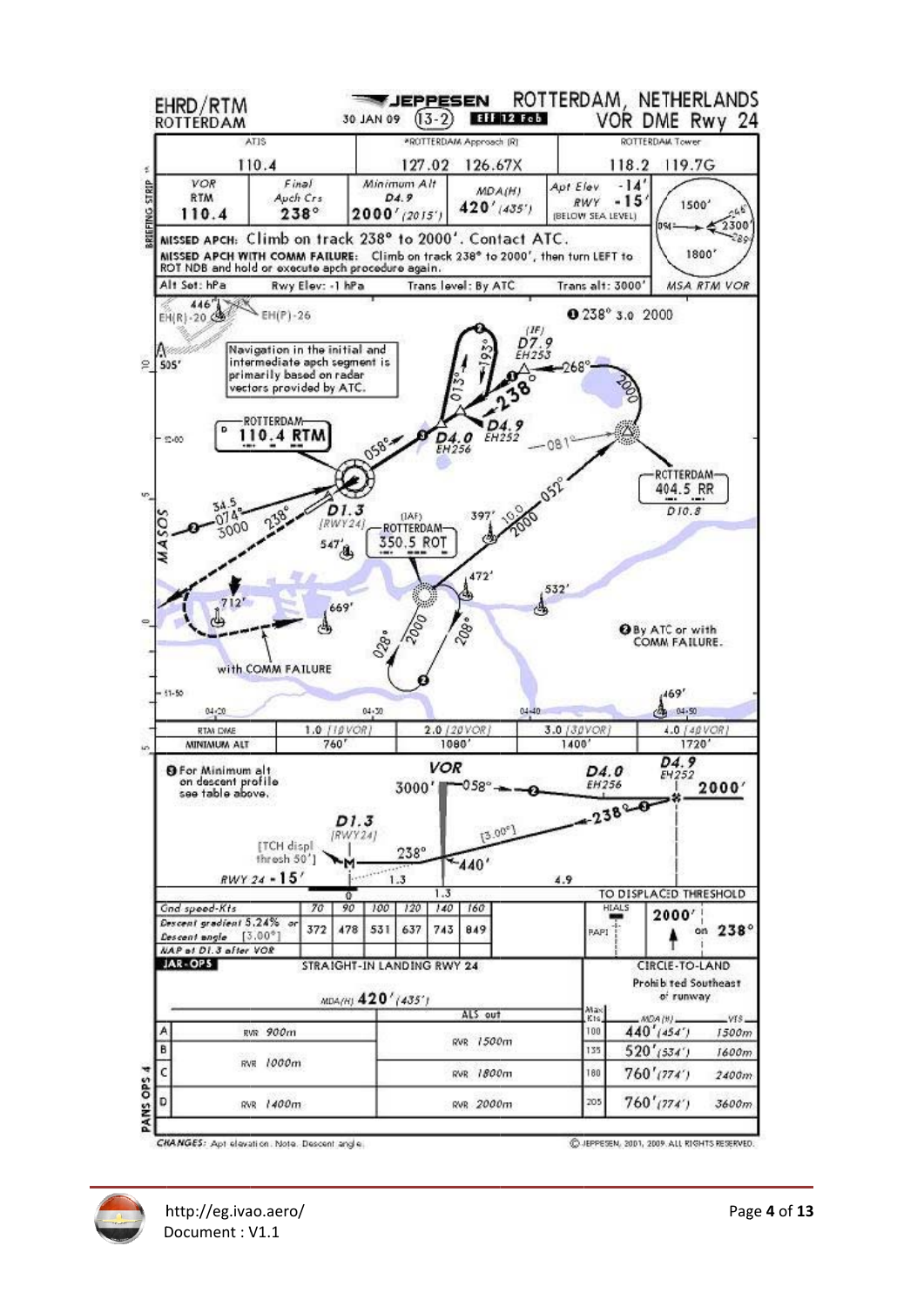In our example we will fly a classic circling to land procedure while flying a Boeing 737.

#### **THE INSTRUCTION**

|       | Approach   KLM965, you are cleared for the VOR-DME approach 06, circle |
|-------|------------------------------------------------------------------------|
|       | to land runway 24, report field in sight"                              |
| Pilot | Cleared VOR-DME approach 06, circle to land runway 24, Wilco           |
|       | report field in sight, KLM965"                                         |

With the above ATC transmission it is clear that we have to implement a VOR DME approach for EHRD (runway 06), and that we have to carry out a CIRCLE TO LAND procedure for runway 24 where we can land later.

#### **RULES AND PREPARATIONS**

RVR 900m

| JAR-OPS | STRAIGHT-IN LANDING RWY 24                                        | CIRCLE-TO-LAND       |
|---------|-------------------------------------------------------------------|----------------------|
|         | 그의 말을 위한 시대에 가장 안에 가서 보면 아이들은 아이들이 없어 보다 하나 아이들이 있다. 이 사람은 어디 있어? | Prohibited Southeast |
|         | 120'1120'                                                         | of runway            |

ALS out

RVR 1500m

Max

 $K14$ 

100

**MOACHL** 

440'(454')

W<sub>S</sub>

 $1500m$ 

Now lets have a look what the charts say at the bottom right of chart 24 IIII

| В |           | RAK TƏRMIN                                                                                                                                                                             | 135  | 520' (534')   | 1600m             |
|---|-----------|----------------------------------------------------------------------------------------------------------------------------------------------------------------------------------------|------|---------------|-------------------|
| c | RVR 1000m | RVR 1800m                                                                                                                                                                              | 1180 | $760'$ (774') | 2400 <sub>m</sub> |
| D | RVR 1400m | RVR 2000m                                                                                                                                                                              | 205  | $760'$ (774') | 3600m             |
|   |           | We are looking for the Minimum descent altitude (MDA). This altitude<br>ta angkatan dan dianggalam menggunakan mengali mengali dan disebut dan bermula pengantangan dan bermula mengan |      |               |                   |

is subject to the category of aircraft you are flying. With our Boeing 737 (category C aircraft) DO NOT descent below 760 feet and maintain this altitude during the circling procedure until we turn final.

Pilots should remain at or above the circling altitude until the aircraft is continuously in a position from which a descent to a landing on the intended runway can be made at a normal rate of descent using normal manoeuvres.

- The speed during the circling for our Cat.C aircraft is MAXIMUM 180  $\bullet$ kts.
- The runway Visual Range (RVR) must be at least 2400m ... so don't  $\bullet$ forget to check the METAR! If its foggy, low visibility, clouds at 600 ft...forget it! Hence, the circling to land procedure is a NON-precision approach
- Circle to land is prohibited Southeast of the runway. So this means we  $\bullet$ must brake out 45 degrees to the LEFT when approaching rwy 06.

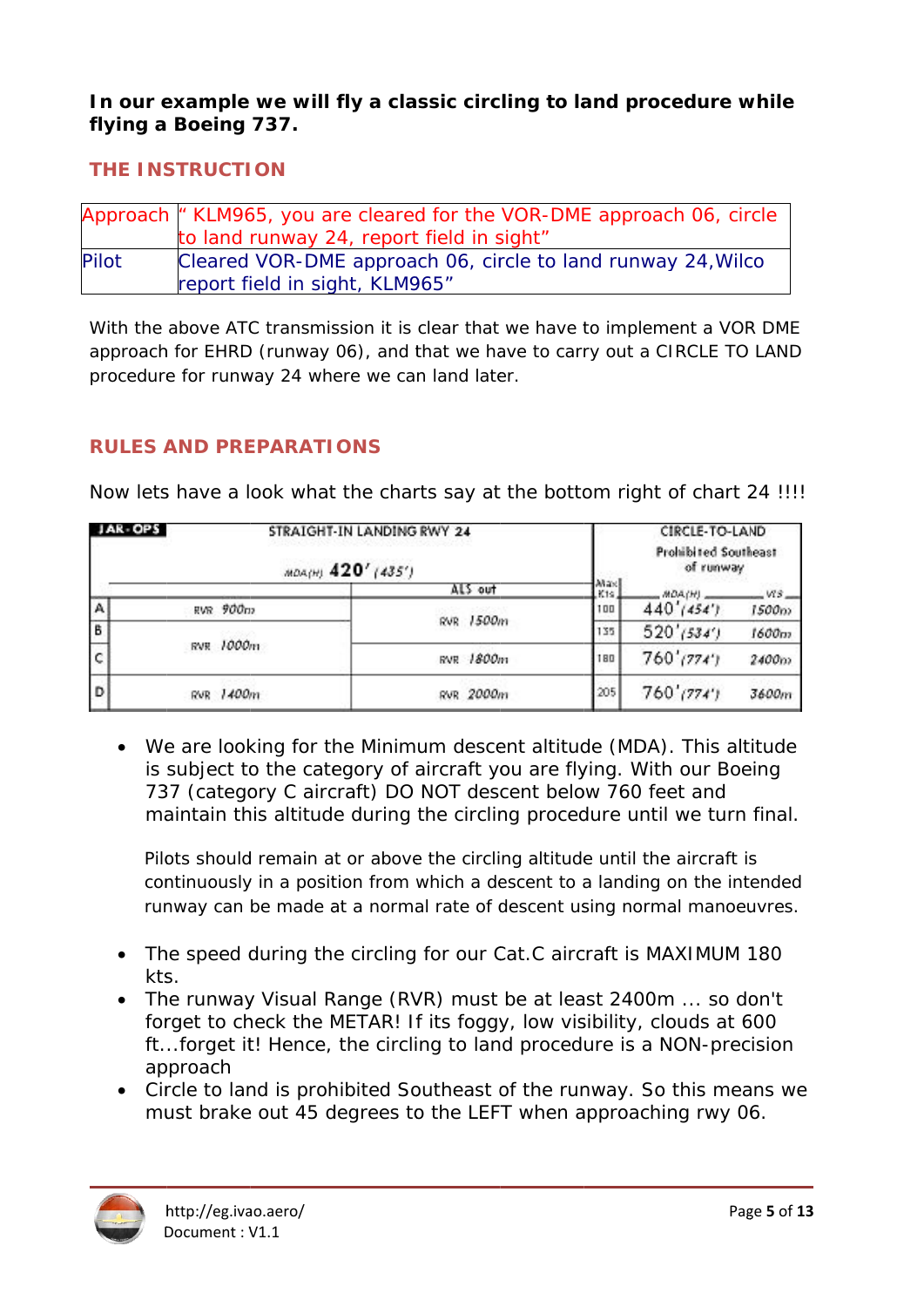# **Circling Approach AREA RADII**

As we said before, during the circling procedure you need to stay within a certain limit of distance from the threshold of the runway where you are going to land. The maximum distance from the threshold (RADIUS) is based on the aircraft category.

In our case with the B737 ... category C aircraft... we need to stay within a radius distance of 4.2 nm from the threshold. And this means INCLUDING the turn back to the runway...so don't overshoot...stay within the circle!



Radius of the arcs (R) varies with the aircraft category

| <b>ARC RADIUS</b>        |                         |               |
|--------------------------|-------------------------|---------------|
| <b>Aircraft category</b> | <b>IAS at threshold</b> | <b>RADIUS</b> |
| <b>Category A</b>        | $<$ 91 kts              | 1,65 Nm       |
| <b>Category B</b>        | $91 - 120$ kts          | 2,66 Nm       |
| Category C               | $121 - 140$ kts         | 4,20 Nm       |
| <b>Category D</b>        | $141 - 165$ kts         | 5,28 Nm       |
| <b>Category E</b>        | $166 - 210$ kts         | 6,94 Nm       |

Before we start flying the procedure, lets summarize our circling to land procedure at Rotterdam:

- A circle to land is a NON-Precision approach.
- You should never descent lower than is permitted by the MDA (AGL height).
- You must be 2 NM from the runway when diverting to the left.
- To turn from the opposite approach runway (in our case runway 06), you must make a 45-degree turn to the left and then make a cross wind leg (fly in line with the runway)
- You cannot go beyond 4.2NM from the threshold of the runway 24 including the turn to the final base leg.

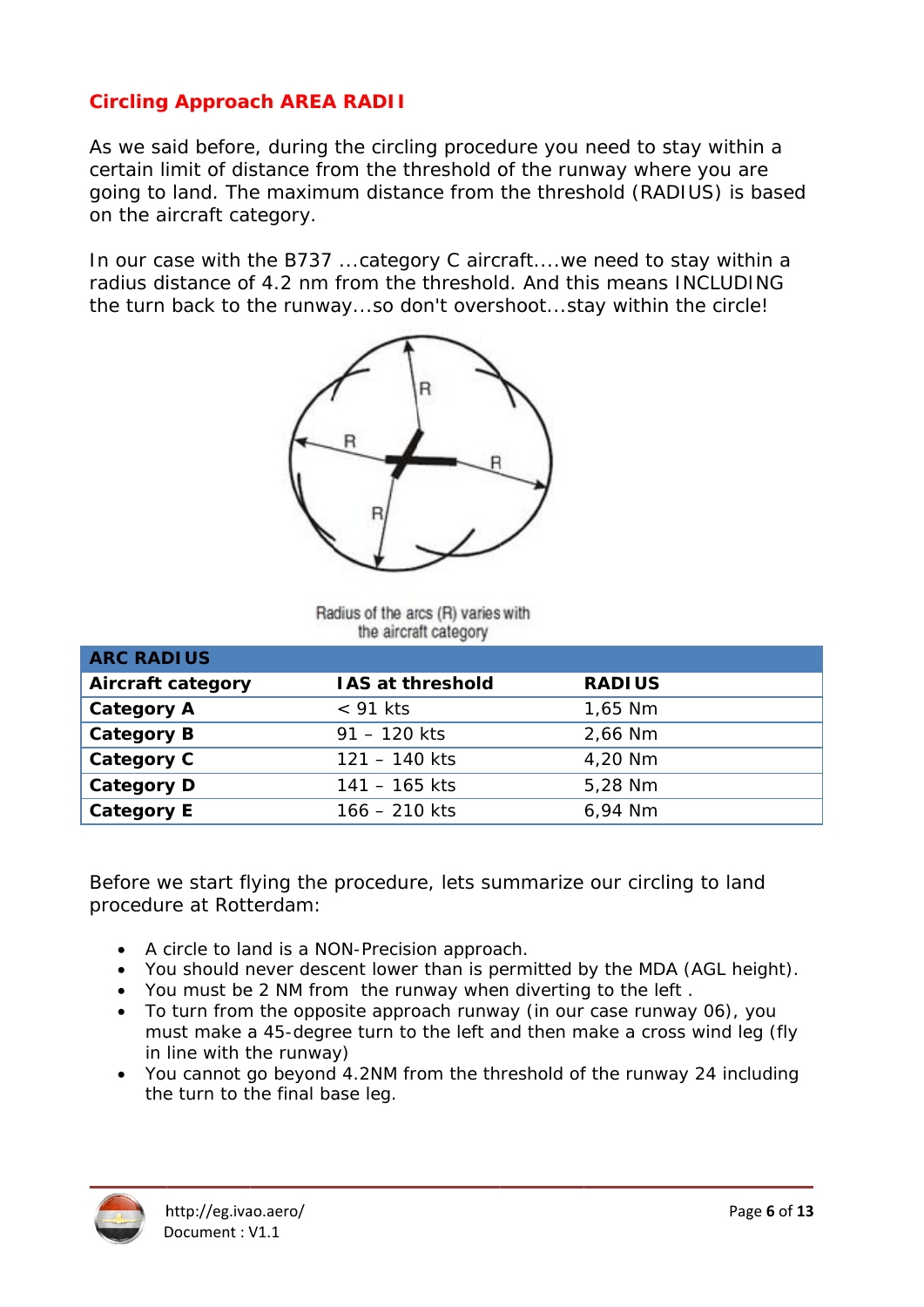#### Lets FLY:

We now have a look at the map for the VOR DME approach 06, the runway that we have to use for the approach:



In our example we approach from the West towards the ROT NDB where the IAF begins. On the charts we see a HOLD at ROT NDB.

The base heading we fly towards ROT NDB is very important for our descision whether or not to perform a procedure turn.

#### What where the rules again for the procedure turn???

The angle between you current heading and the course guidance

| Max 10 $^{\circ}$  | on a FAF                        |
|--------------------|---------------------------------|
| Max 90 $^{\circ}$  | on a IAF precision approach     |
| Max 120 $^{\circ}$ | on a IAF non-precision approach |

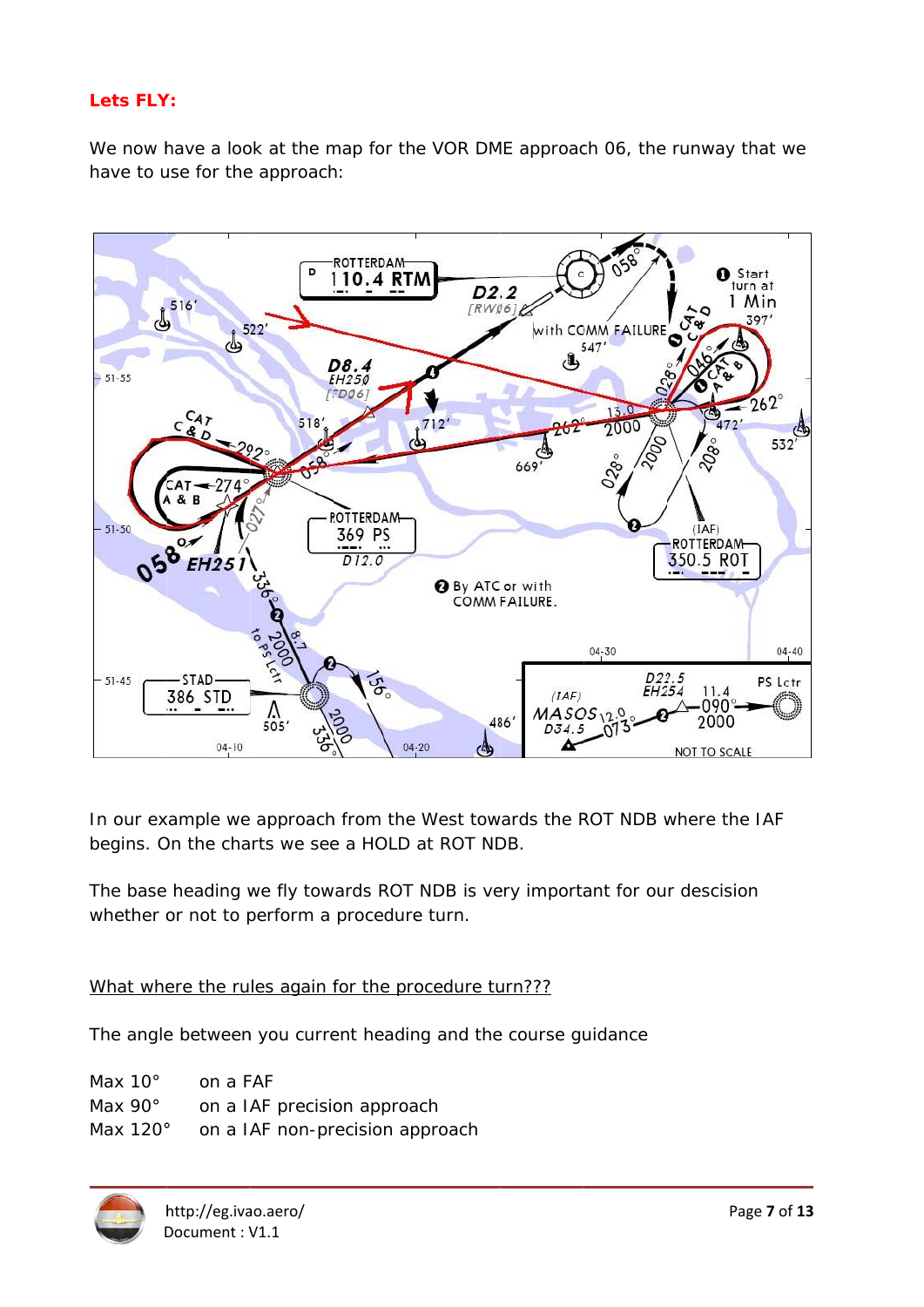The approach segment starts with the IAF (Initial apporach fix) and ends at the IF ( Intermediate Approach fix).....Within this segment course guidance is given. The angle, in which the predescribed ground course must be intercepted is maximum 90° for a precision approach (ILS / MLS) and 120° for a non-precision approach.



**Precision Approach** 

**Non-Precision Approach** 



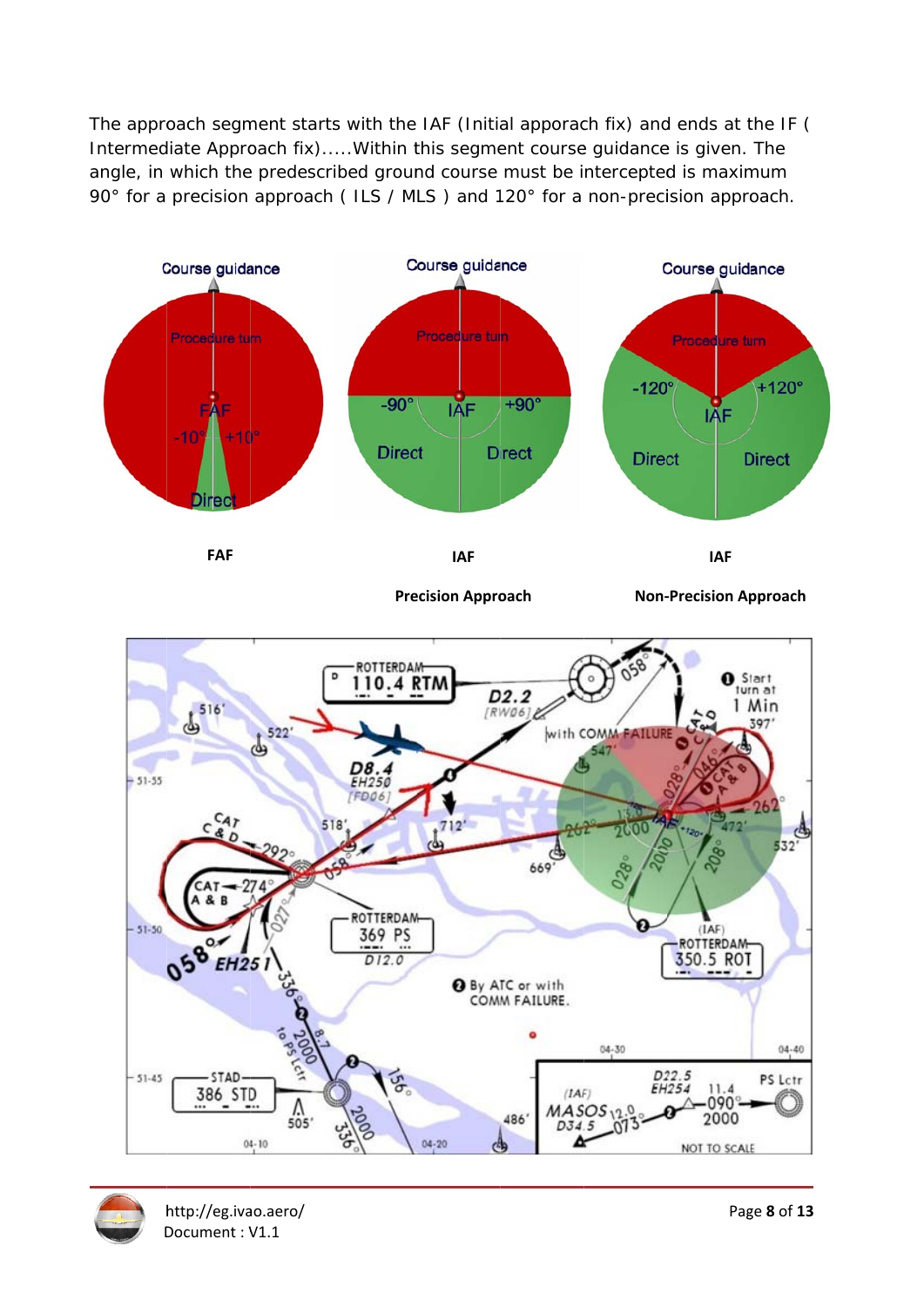In case of our Rotterdam approach: ROT is the IAF for the VOR DME approach runway 06 (Non precision). Course guidance is given, so the IAF complies to the requirements mentioned. You are allowed, **arriving** from an INBOUND track between  $028+180-120 = 88^{\circ}$  and  $028+180+120 = 328^{\circ}$  continue directly on track 028°. We are comming in from the West with a heading of approx. 110°. We can continue with the procedure without the procedure turn.

Only when your heading is MORE than 328° but LESS than 88°, you must use the racetrack for a procedure turn before you continue your flight on a heading of 028° for the CAT C&D (or CAT A&B) for 1 minute.

**REMEMBER:** continue only when you already have received your clearance for the VOR DME approach, otherwise enter the HOLD and wait for further instructions from ATC I

After passing ROT NDB we continue flying heading 028 for 1 minute after which we can make the turn back to the station ROT

After ROT NDB we maintain our heading of 262° and direct PS NDB. Remember that you must always make wind related adjustments

Arriving at PS NDB we fly heading 292 (CAT C, where our aircraft belongs). If you have a CAT A aircraft the heading will be 274.

The time to fly the 292 degrees is not on the charts but you can always assume that you must hold your heading for 1 minute.

After that minute of heading 292, we turn to the left to return to PS. PS NDB is aligned with RTM through a VOR radial of 058 degrees. We may therefore, to prevent misunderstandings, be better off flying a 238 degrees Inbound radial from PS so you are lined up to RTM VOR (to fly a radial, we refer you to the appropriate course).

Once we have intercepted the radial we must keep in mind when to start our descent. Lets have a look at the profile veiw of the VOR DME chart rwy 06



We read that at 8.4 NM from the RTM VOR station we may start our descent. Every aircraft has a certain response time so in Practice start a little bit earlier like 0.2 nm before otherwise you can not maintain the correct descent profile!

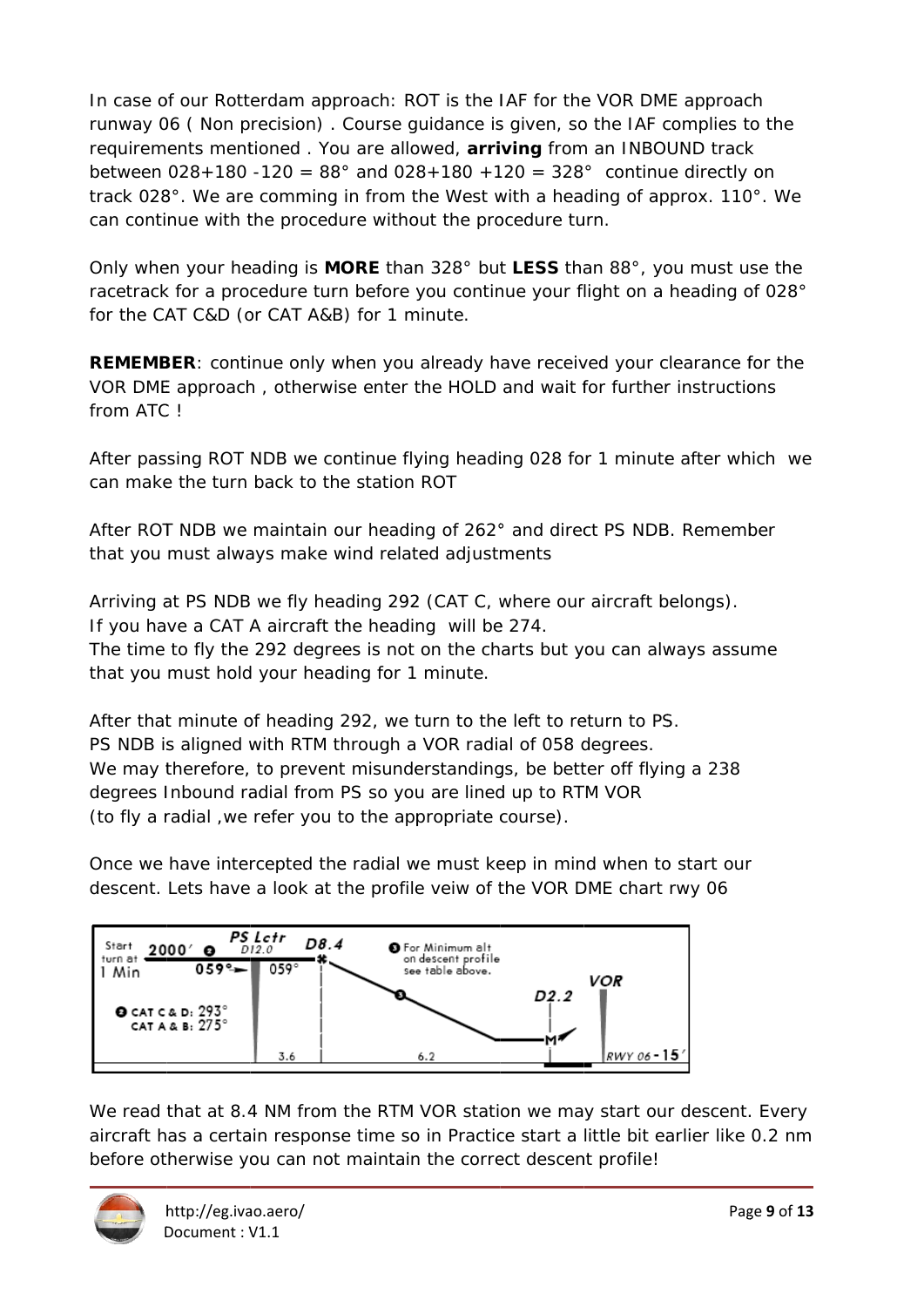| Gnd speed-Kts                             | 90. |  | 100   120   140 | 160 |
|-------------------------------------------|-----|--|-----------------|-----|
| Descent Gradient 5.2% 369 474 527 632 737 |     |  |                 |     |
| MAP <sub>af</sub> D2.2                    |     |  |                 |     |
|                                           |     |  |                 |     |

The descent itself with our 160kts groundspeed equals 843 feet per minute (800 feet per minute rounded off).

We are in the descent and arrive at the previously discussed MDA.

This is the point where we would start the Circle To Land procedure. We must therefore at our speed not descent lower than 760 feet and just before we reach that height we have to make a turn to the left (right was not allowed at EHRD) with an angle of 45 degrees. Dont forget to compensate for wind corrections.

Bear in mind that you must start that turn of 45 degrees before and not when you reach 760 feet. We had a heading of 058. The correct heading is 58 minus  $45 =$ 013 degrees heading.

Throughout the whole procedure until establish on final, you must stick to the MDA of 760 feet.



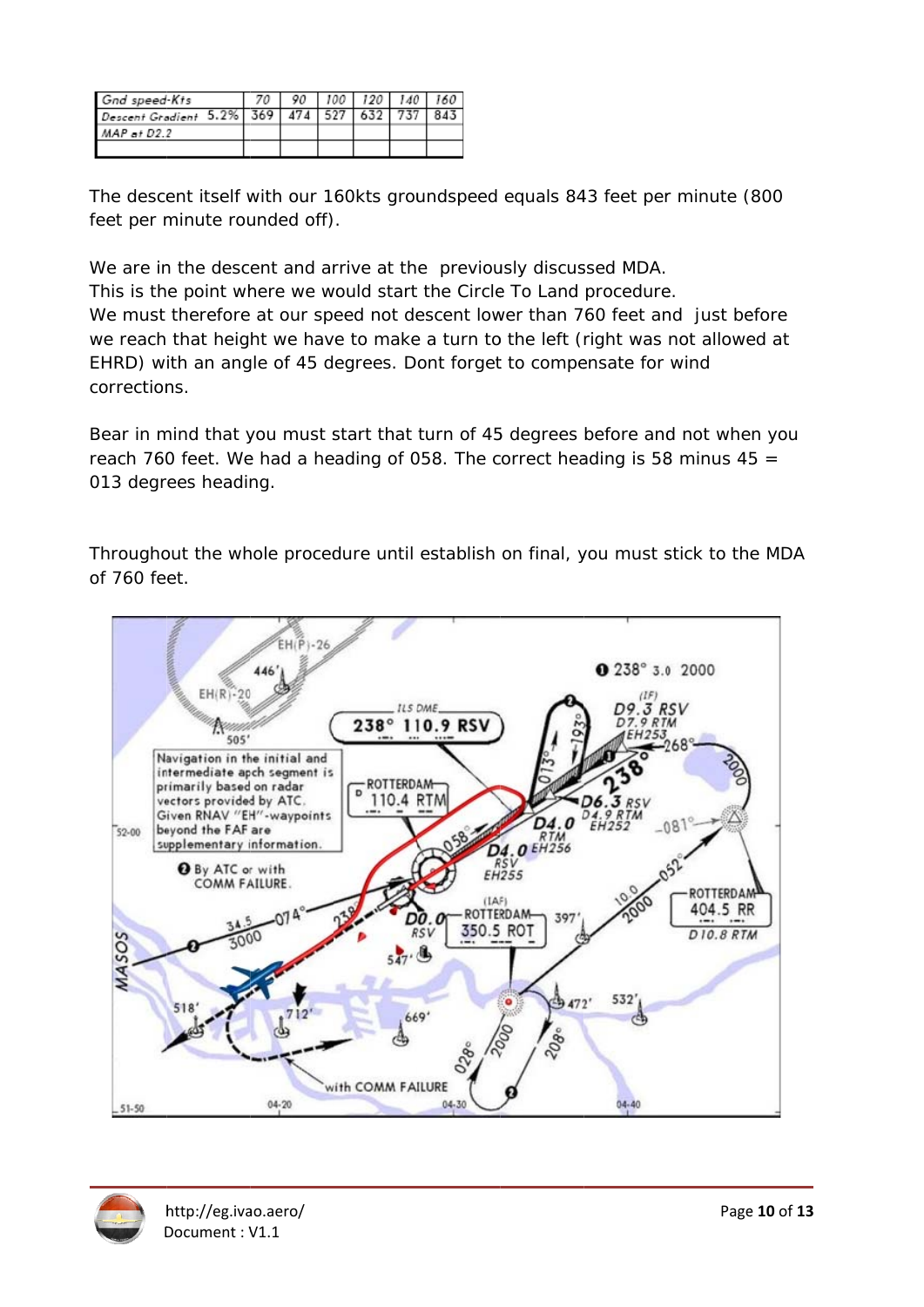You see on the map that we have to fly a type of Traffic Pattern for this Circle To Land. Try not to deviate too far from your runway as you fly heading 013. It is a sense of feeling at this point.

Don't fly to close to runway when flying downwind, this will only create problems when turning in to the final leg. (Your angle will be to tight)

After flying heading 013 turn back to heading 058 to fly parallel to the runway.

## **Constantly keep in mind that you should not go beyond 4.2NM calculated** from the touchdown.

Well I think that we have no problems so far. We are halfway through the Circle To Land procedure and we are going to make ourselves ready for landing on runway 24.

We will use RTM VOR as reference to the threshold. The station is 1,3 nm away from the threshold of the runway according to the charts of rwy 24 (see page 4)

We have set our NAV radio on the VOR RTM and we monitor the DME.

Now closely watch the DME to decide when to make your turn to baseleg. It should be somewhere around:  $4.2 - 1.3 = 2.9$  plus a bit extra as you remembered that the maximum distance from the threshold was INCLUDING the turn. So start at latest 1.9 nm. Not too soon or you will end up too close to final....and not too late for you will overshoot the maximum Radius.

After the base turn we can see on our right side the runway and we report ATC: "Field in sight" (remember... ist a non-precision approach). We receive the "cleared to land" instruction and we can continue our final turn and land on rwy 24.

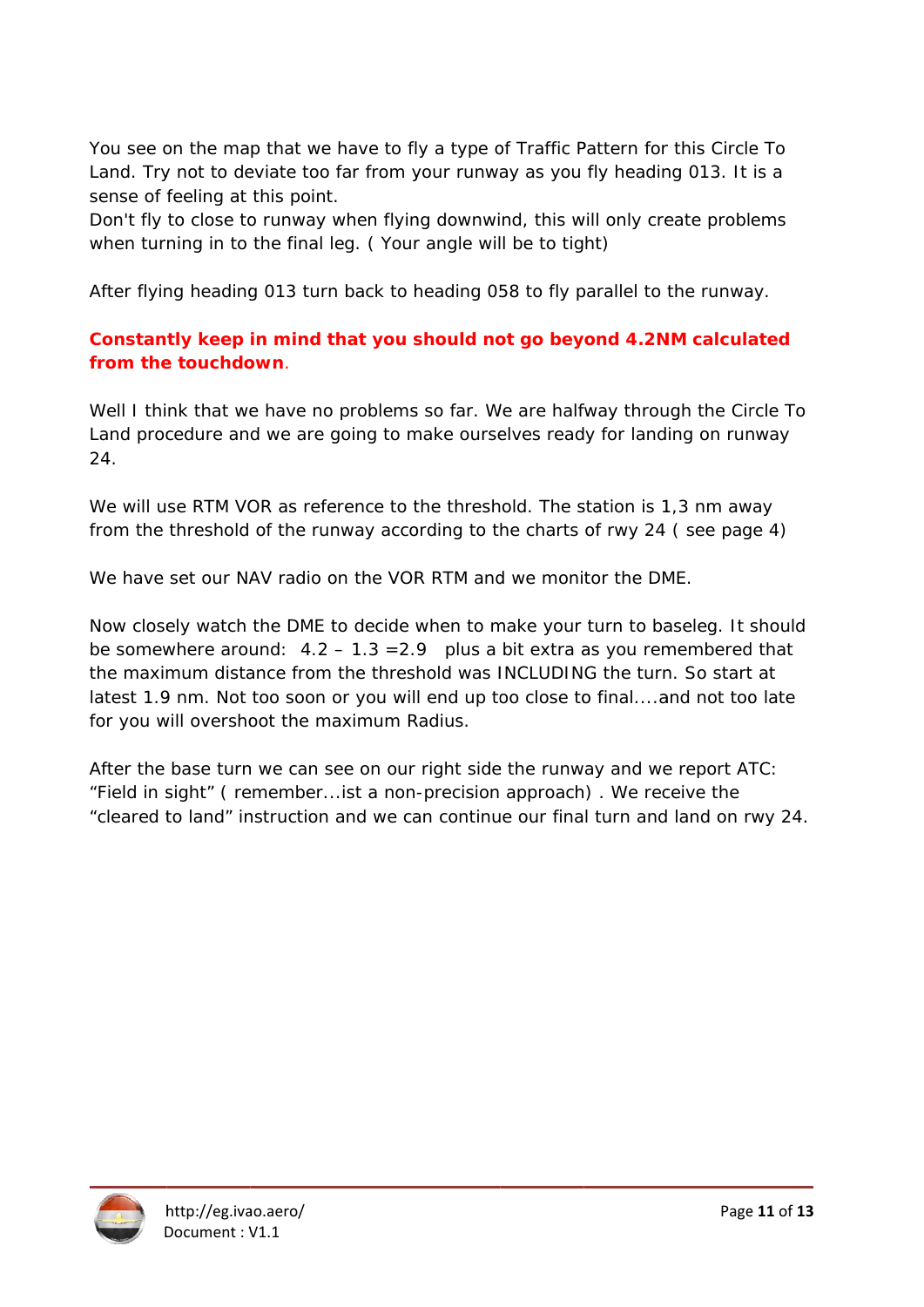## **DIFFERENT VARIANTS**

In a Circle To Land you approach from one side of the runway and land on the opposite.

There are a numerous of ways to perform a Circle To Land. You could (provided the Charts permit) fly to the middle of the runway at an angle of 90 degrees to the runway and then fly 90 degrees to the left or right so that you end up on the downwind leg.

You can also fly at an angle of 45 degrees to the landing runway (do not land) and then fly to the left or right to eventually fly the downwind leg, thereby entering a normal Traffic Pattern to the runway that you have just flown over

There are countless methods to executing a Circle to Land but the basic procedure is always the same.

#### Always look at the charts to see if the desired procedure is permitted. Prepare yourself well for this difficult operation.

Below a few possible procedures depicted how to execute a Circle To Land.